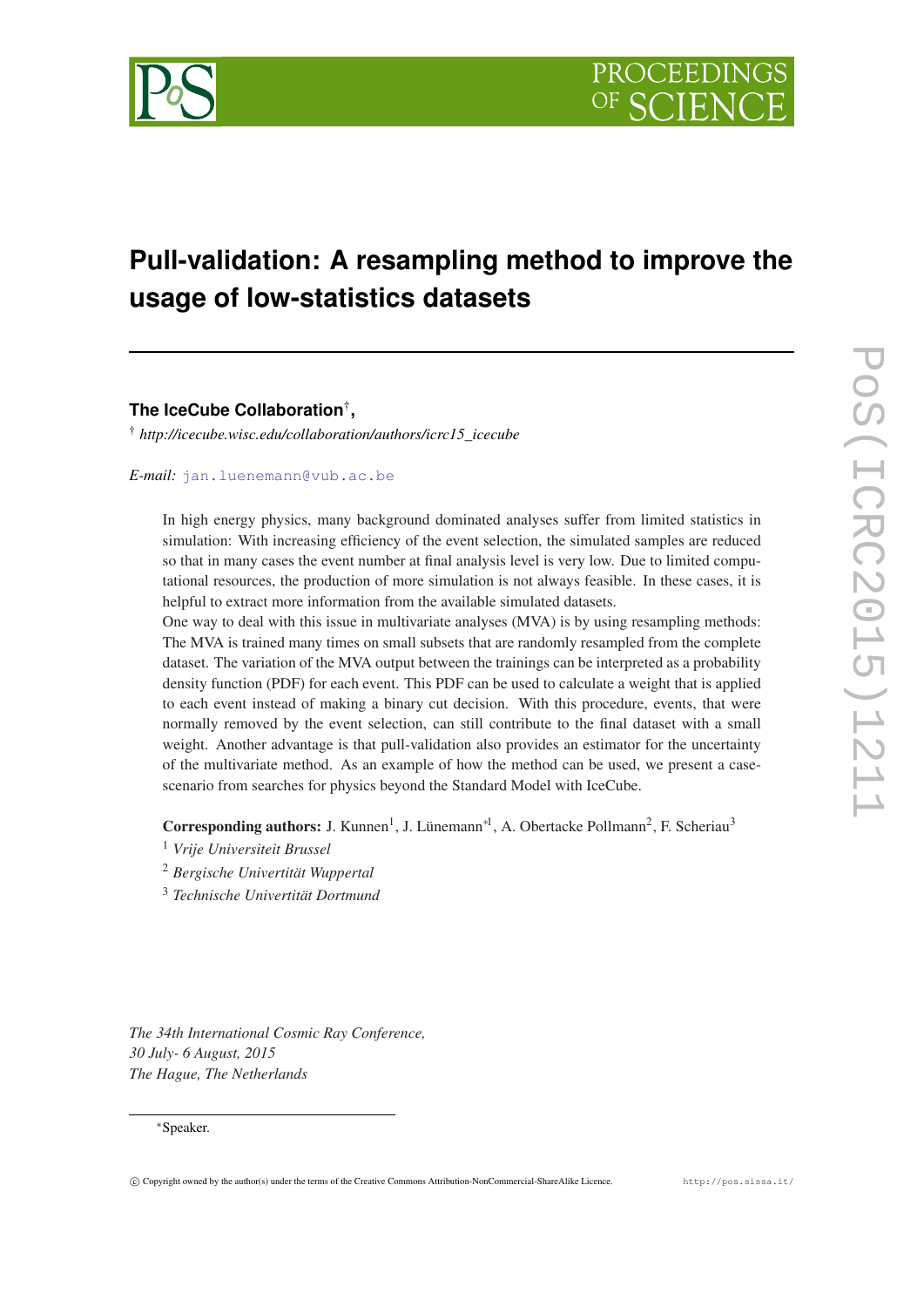# <span id="page-1-0"></span>1. Introduction

For typical analyses in high energy physics, very large datasets have to be evaluated. These datasets consist mostly of background, so that an effective event selection must be performed to remove parts of the data that presumably contain no signal. For this task, various multivariate analysis (MVA) tools can be applied, which assign to each event a value that can be interpreted as a probability that the event belongs to the signal or background class. An example are boosted decision trees (BDTs) [[1\]](#page-7-0), which assign a score between  $-1$  (background-like) and  $+1$  (signallike) to each event. While the pull-validation technique described in this paper can be applied to different kinds of multivariate analysis methods, all examples provided in this papers are based on boosted decision trees.

In the first step of event selection, the classification algorithm has to be trained on labeled datasets (i.e. data with known class membership) to define efficient decision criteria exploiting differences in the measured variables of background and signal events. These datasets typically consist of simulated signal events and a combination of simulations of all known background types. After training, the decision criteria of the BDT are defined and the algorithm can be used to classify unlabeled data. An example of signal and background score distributions of a BDT is shown in Figure 1.

In analyses where the background rate is estimated from simulation, it can be problematic if the phase space of features for the background class is sparsely populated in the signal region. This will lead to low statistics for high classification scores so that the surviving background rate can be estimated only with large uncertainties. For cuts where no simulated background events survive, background estimation may be impossible. For example, a cut at 0.2 on the BDT score shown in



Figure 1: Score distribution for a single BDT, trained on a complete dataset available for training. This example is taken from an IceCube search for annihilating dark matter inside the Earth [\[2\]](#page-7-0). The goal of this selection is to achieve a sample with high neutrino purity. Experimental data, background simulations for atmospheric muons and neutrinos, and a neutrino signal from WIMPs with 1 TeV mass that annihilate inside the Earth into W<sup>+</sup>W<sup>−</sup> are shown.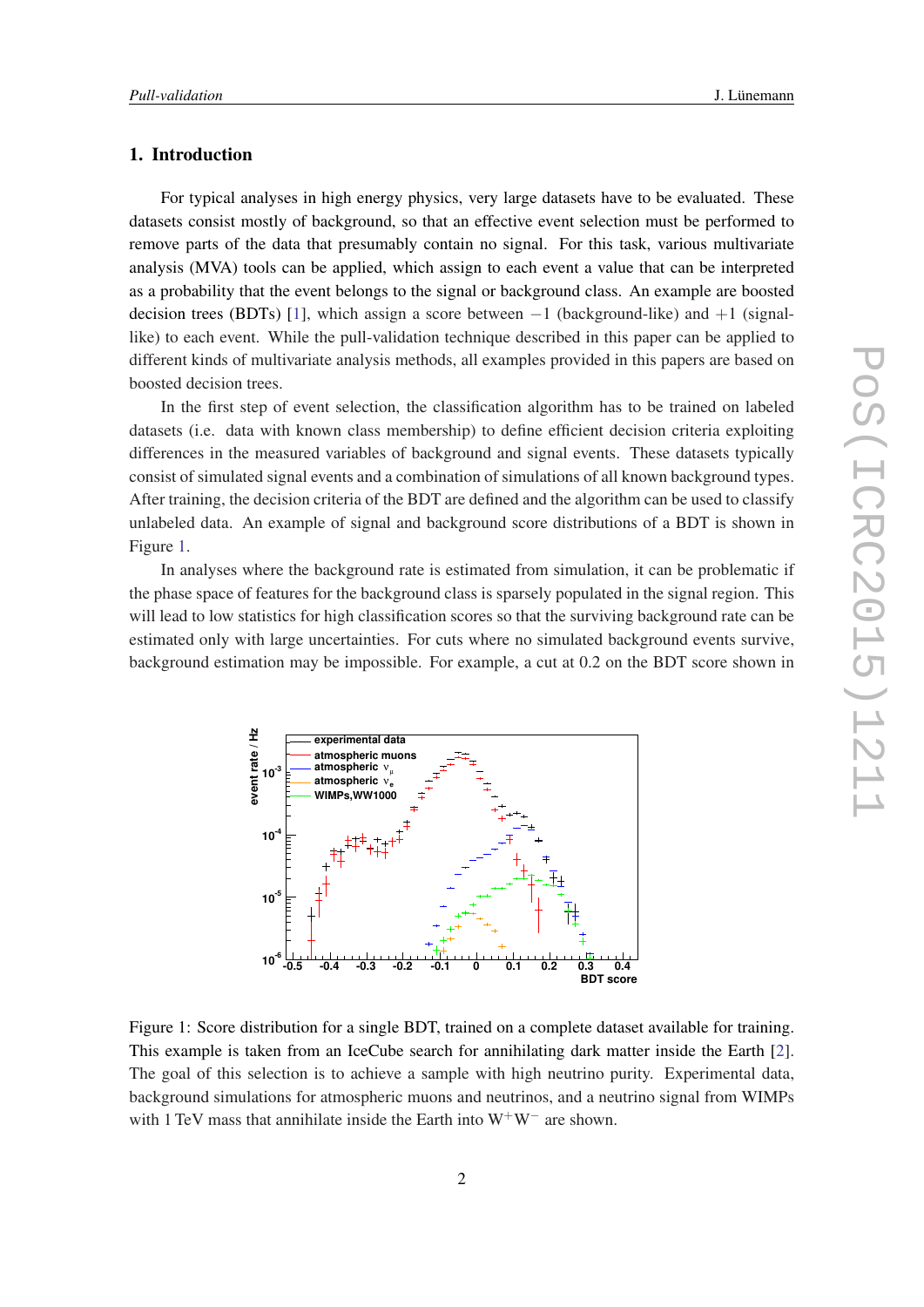

Figure 2: Schematic overview of the pull-validation technique in an analysis chain.

(Additional selections/ optimizations)

Figure [1](#page-1-0) would remove all simulated atmospheric muons, falsely leading to a pure neutrino sample.

An obvious solution is the production of larger Monte Carlo datasets. However, simulation of large background statistics requires large computational efforts and is very inefficient if only the very signal-like tails of the score distributions are of interest. In contrast, the pull-validation technique utilizes the readily available datasets by enlarging the signal-like tail, as will be described in the following section. The term "pull" refers here to the selection of randomized samples and calculation of uncertainties. A schematic overview of this technique is given in Figure 2.

# 2. Pull-validation

A way to improve the usage of simulation statistics is to make use of uncertainties that can be derived by validation techniques. The most important validation techniques are cross-validation and bootstrapping [\[3,](#page-7-0) [4](#page-7-0)]. For cross-validation, the complete dataset is divided in *N* disjoint parts and the model is trained on subsamples composed of  $(N-1)$  parts. After each training, the model is applied to the remaining subsample. In bootstrapping, events are randomly drawn and replaced for each subsample until these have the same size *n* as the original sample. Both methods achieve a smoothing of a distribution with insufficient statistics over the whole range. However, the effect is not large enough to compensate a lack of statistics larger than one order of magnitude. Pullvalidation on the other hand can enlarge especially the tails of distributions.

Pull-validation includes a validation similar to bootstrapping. Like in bootstrapping, the variability of subsamples is used as an estimator for the variability of the whole sample. Instead of training the classification models with resampled sets of the size *n*, the subsamples are reduced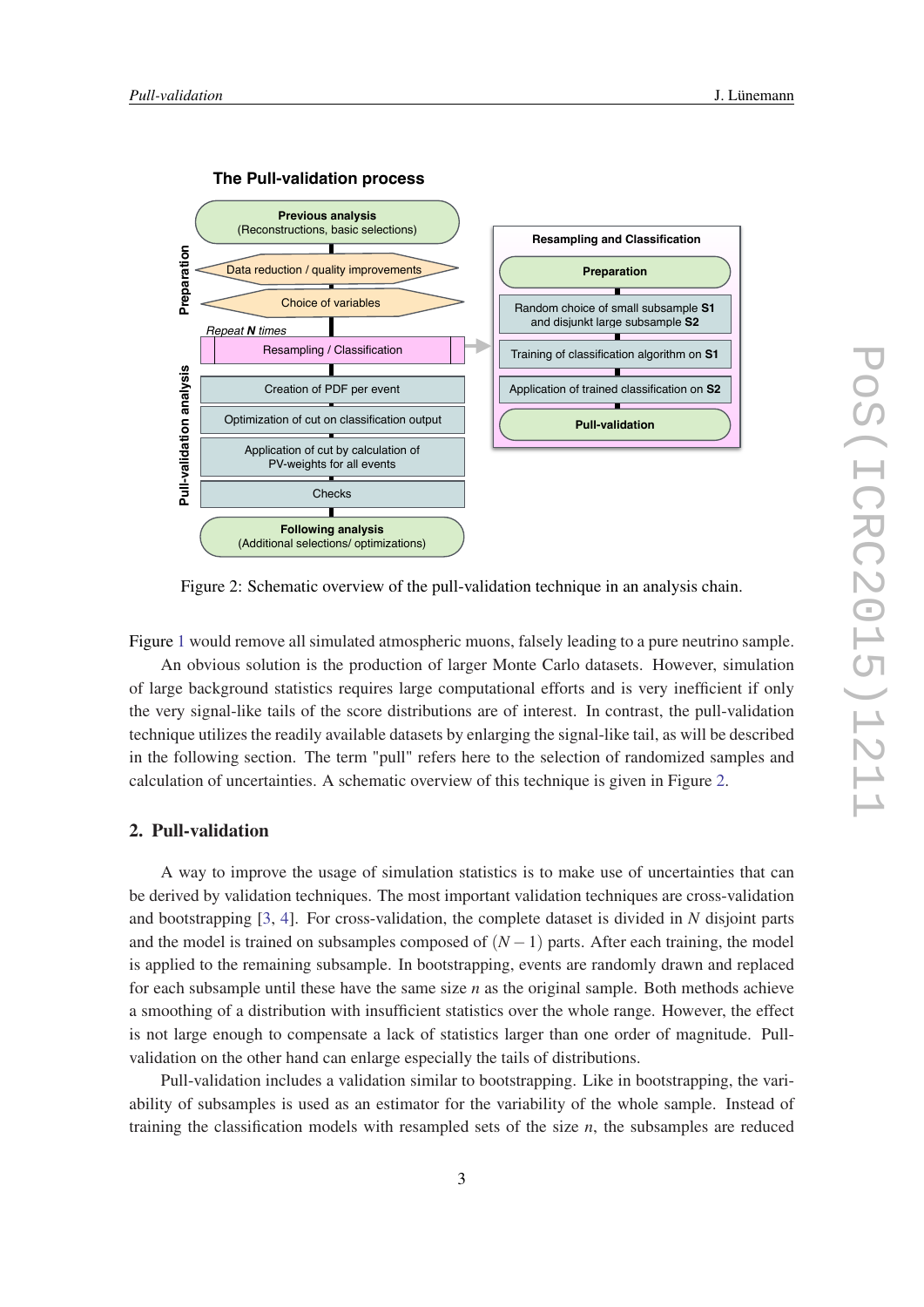



Figure 3: Score distribution of two example events, one of the background class and one of the signal class. As 200 BDTs were trained on different subsamples, the resulting scores for the same events show a variance.

Figure 4: Sum of 200 BDT score distributions for the complete test dataset. Each BDT was trained on 10% of the training data. Compared to Figure [1](#page-1-0), the distributions are smoother and broader.

in size (e.g. 10%), which leads to larger uncertainties. Since the subsamples are much smaller, the resampling can be done without replacement. This resampling and training is repeated several times (e.g. 200 times), each with a different subsample. This results in a large number of BDTs that will assign slightly different scores to the same event. The BDT score distribution of one event can be interpreted as probability density function (PDF), which is shown in Figure 3. The sum of all these PDFs (or equivalently the sum of the BDT histograms), shown in Figure 4, is considerably smoother that the single BDT distribution, shown in Figure 1. Note that the tails reach far deeper into the signal-like region.

A relation between pull-validation and kernel density estimation (KDE) is given by the fact that both methods smooth the score distributions. An important difference is that for pull-validation, the weights are derived from the uncertainties of the model while in KDE the smoothing is achieved without taking individual uncertainties into account. Calculating a weight for each event has the advantage that this information can be used in later stages after a cut on the BDT score.

In a classical event selection, a direct cut on the BDT score is applied, which means that an event is either accepted or rejected depending on whether its score is above a threshold or below. With pull-validation, this procedure can be replaced by calculating a weight for each event from its score distribution. This weight is determined by the fraction of scores above a threshold. This means that events with a medium score below the threshold can contribute to the final sample with a reduced weight, instead of being rejected completely. Therefore this procedure gives a higher statistics in the final sample. Figure [5](#page-4-0) shows a comparison with a classical event selection, where a cut on a single BDT is applied, with an event selection using pull-validation weights. In this figure, the BDT cut was varied, which results in different final event rates. For each estimated event rate, the statistical uncertainty on the rate is clearly smaller when using pull-validation. Consequently, the distribution of any variable in the final sample will show a smoother behavior than without pull-validation.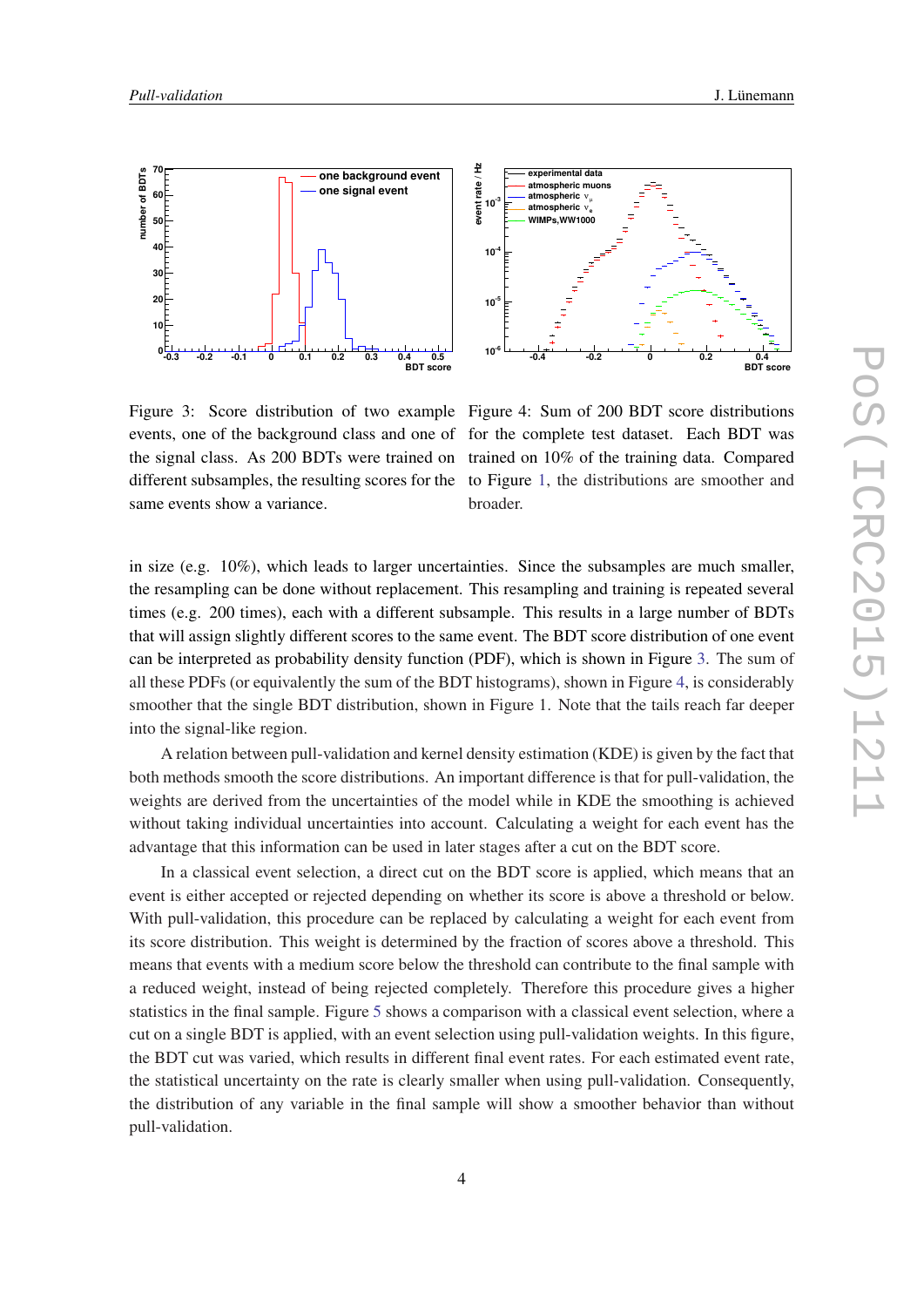<span id="page-4-0"></span>

Figure 5: The uncertainty of the background rate versus the rate itself for varying cut values. The uncertainties were calculated as the square root of the sum of the squared weights. Using pullvalidation, the uncertainties are significantly smaller than for a cut on a single BDT. The reason is that more events contribute to the final sample.

### 3. Manual

This section provides some information, that will help implement pull-validation in an analysis.

## 3.1 Prerequisites

Pull-validation can be used in combination with an MVA that is applied at any stage of an analysis, e.g. for preselections or the final event selection. Of course the computational effort is smaller at later stages, after some preselections have been applied to the data sets. However, some requirements must be fulfilled in all use cases. Then, ideally, pull-validation has the power to handle data with more than an order of magnitude missing simulation statistics. This was successfully tested in the applications described in the next chapter.

At first, the preselection of the events used for pull-validation and the BDT have to be tuned carefully in parallel. A critical issue is that pull-validation, as well as other methods, can not handle unknown (i.e. not simulated) event types. This can be checked by comparing the distributions of physical variables after the pull-validation using the calculated weights.

The interpretation of an MVA output is not straightforward. However, since the input variables have a physical meaning it can be interpreted with some experience. For example, a change of slope in a BDT distribution can be caused by an additional event type. This knowledge can be used to manipulate the result of pull-validation to strengthen its effect even further. This is for example useful if the available statistics for one type of background is much lower than for other background contributions. The event selection and the choice of variables for the BDT can be adjusted to strongly reduce the rate of this background type so that the other event types will compose the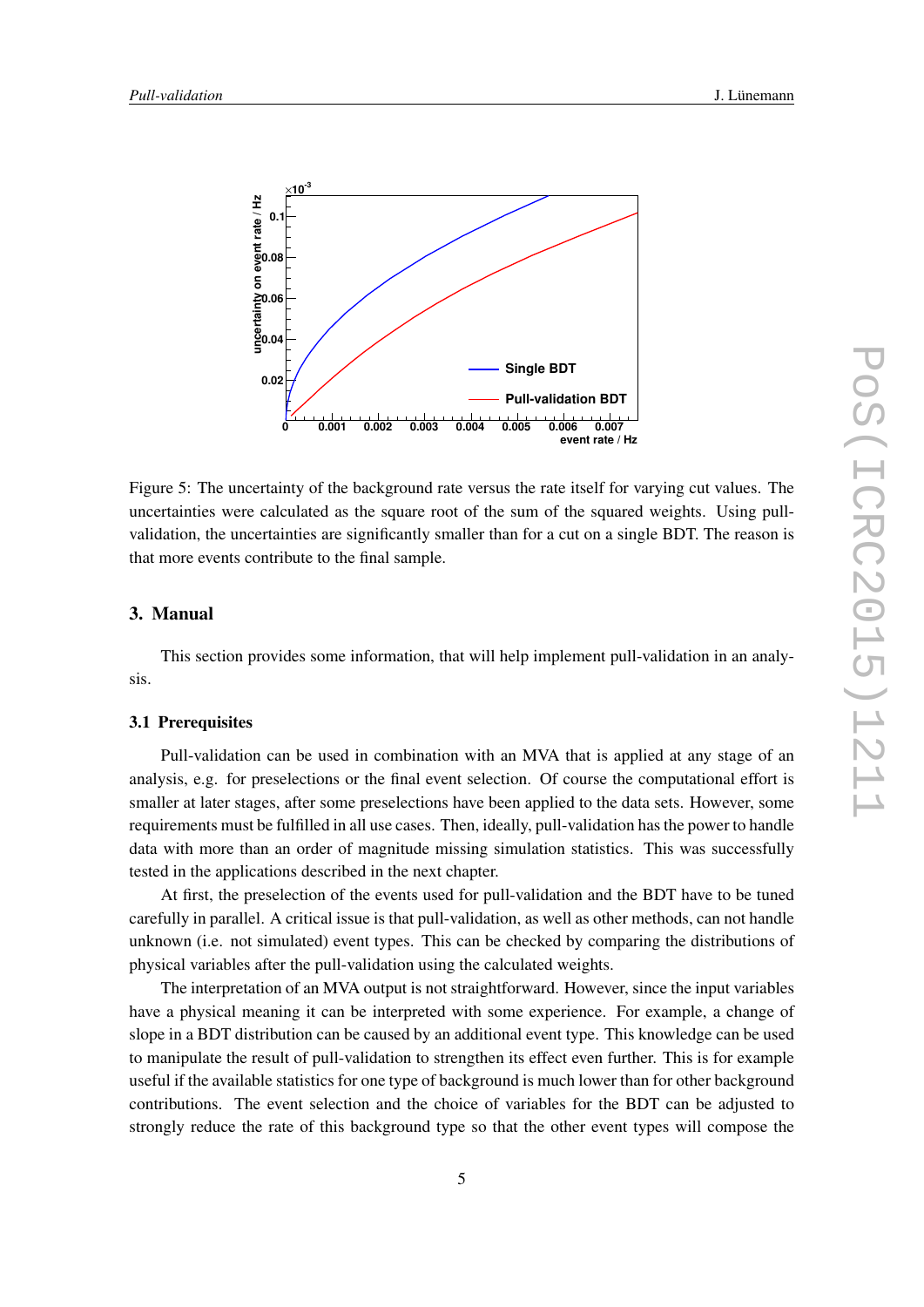dominating background. Consequently, it is not necessary to calculate the rate of the insufficiently simulated event type directly as this procedure assures that its contribution is negligible.

#### 3.2 Choice of input variables

The variables for pull-validation have to be chosen carefully. The agreement between simulation and data must be excellent since small deviations might be multiplied due to the pull-validation procedure. The optimal number of variables may be higher than without using pull-validation. These training variables should have small correlations and describe the physics well, so that the output is reliable.

#### 3.3 Definition of subsamples

For pull-validation, a comparably small subsample should be chosen (e.g. 10%). The small training sample leads to a large extrapolation of the tails of the BDT score distribution. In addition, this reduces correlation effects because the overlap of the subsamples is smaller. The number of subsamples has to be sufficiently large, so that additional repetitions would not change the result. For the analyses described in Section 4, the choice of 200 repetitions fulfills these requirements.

Once the pull-validation procedure has been applied, typically a cut on the result will be chosen. For the optimal choice of a cut value, a few criteria have to be kept in mind. The looser the cut is, the more reliable is the estimation achieved by pull-validation, i.e. the relative rate uncertainty is smaller. However, uncertainties of the order of 100% are manageable with this method. The number of events contributing at least partially to the final event rate decreases the statistical uncertainty. Another useful statistical check is how much every remaining event contributes to the rate if it had never been simulated. Pull-validation could be sensitive to systematic uncertainties due to the chosen variables which has to be checked and avoided.

#### 3.4 Unblinding test

To prevent bias, the analyses of the IceCube collaboration are built on simulation. Only 10% of recorded data (the so-called burn sample) are typically used to validate the simulation sets. After the event selection is finalized, the remaining 90% of data are unblinded and used to calculate the result. As the optimization of the pull-validation is tested on the burn sample only, it is useful to check with a mock-unblinding if it is valid for the complete dataset. The burn sample is reduced to 10% of the original burn sample. The event selection, pull-validation and sensitivity calculation (including uncertainties) are finalized on this choice and then the other 90% of the sample are unblinded. This should give a rate in the calculated confidence interval, mostly near the estimated rate.

#### 3.5 Overtraining check

Like for all supervised learning techniques, overtraining checks have to be performed when using pull-validation. In general, the risk of overtraining increases when reducing the size of the training data set. However, while individual BDT may be trained on statistical fluctuations, these effects will be averaged out by combining all BDTs. Figure [6](#page-6-0) shows the score distributions of 200 BDTs for the complete training set and for an independent dataset. It can be seen that overtraining effects do not appear, if all BDTs are taken into account.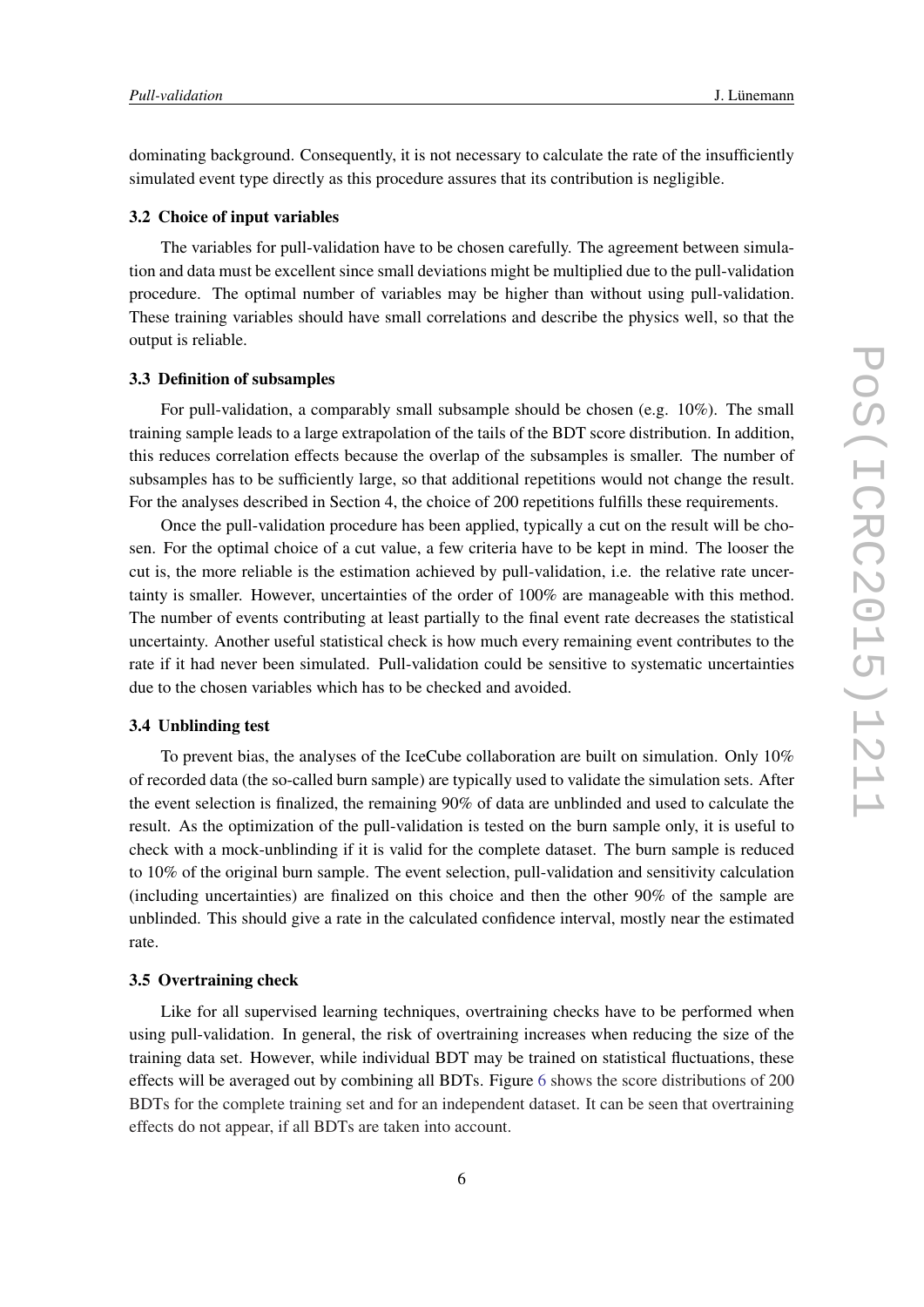<span id="page-6-0"></span>

Figure 6: Overtraining test: the combined distributions of all 200 BDTs for the training set and for the testing set do not differ significantly. Possible overtraining in individual BDTs are averaged out.

#### 3.6 Discrimination power

It is expected that the pull-validation technique does not suffer from a reduction in discrimination power compared to a classical training of a single BDT, if for both methods the same features and the same amount of data were used for training. This is indeed the case, as can be seen in Figure [7,](#page-7-0) which shows the background reduction versus the signal efficiency for a classical cut and for pull-validation event selection.

### 4. Applications to IceCube analyses

Pull-validation was already used in several analyses within the IceCube Collaboration. The method was first described and used in an IceCube unfolding analysis of the energy spectrum of atmospheric muon neutrinos [\[6](#page-7-0)]. In this analysis, a sample of very high signal purity is prepared by the event selection. The the quality of the unfolding that is based on this sample can be improved by smoother input distributions, which is achieved by introducing pull-validation to the analysis. The power of this method could be proven and a comparison with cross-validation showed the sanity of the results.

A second analysis is the search for magnetic monopoles [[7](#page-7-0)], which would be a very rare signal in the IceCube detector. This analysis crucially depends on pull-validation and therefore the method was thoroughly checked as described in section [3](#page-4-0). The final background rate after unblinding could be estimated successfully.

Finally, the plots throughout this paper are from a search for neutrinos from annihilating dark matter inside the Earth [\[2\]](#page-7-0). As this analysis relies on background simulations, a detailed understanding of systematic uncertainties is required. Therefore large enough statistics are necessary in the simulated data sets. The analysis benefits from the increased usage of background statistics by utilizing pull-validation, as shown in Figure [5](#page-4-0).